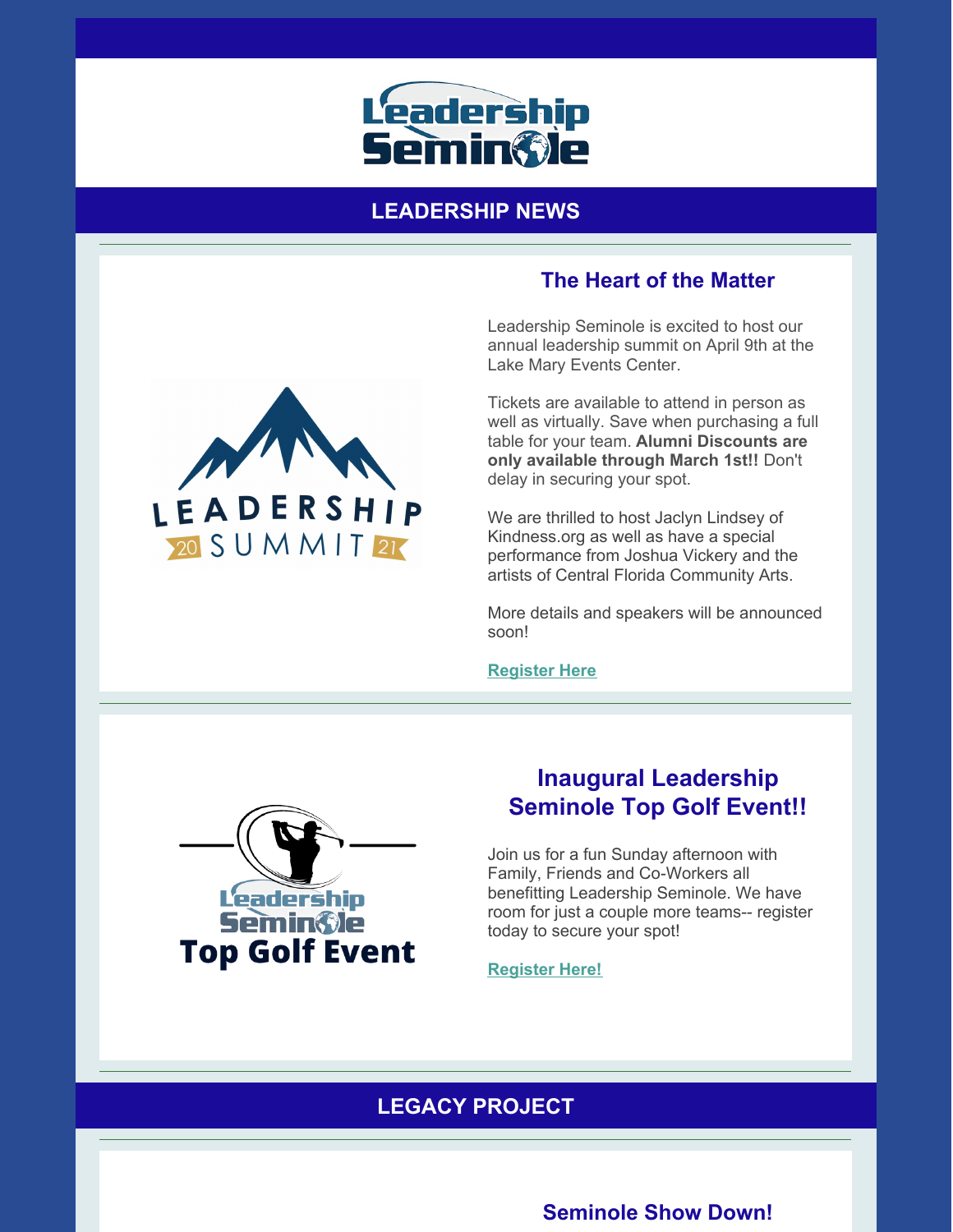

**Leadership Seminole Class 29 and 30** are working together to take the Opioid Crisis in Seminole County down for the count!

Join us on **April 10, from 6-9PM** for a COVID-safe event with food, adult beverages, wine auction, DJ, raffle, and more!

Featuring live wrestling matches, including: Matt Morgan (former WWE Wrestler and former Longwood Mayor) vs. Chris Anderson (Seminole County Supervisor of Elections)

#### **[Purchase](https://www.givesignup.org/TicketEvent/SeminoleShowDown) Tickets**

This evening promises to be a great time and will benefit the **Seminole County Sheriff's Office Community Foundation and the AdventHealth Hope & Healing Center**. Consider supporting fellow alumni and their legacy project.

### **ALUMNI SHOUT OUT**





# **Duke Energy announces new VP of Government and Community Relations**

Leadership Seminole would like to congratulate Sharon Arroyo, class 15, and our community partner Duke Energy on the announcement of her new position.

"At Duke Energy, we believe the success of our company relies on the vitality of the communities we serve. During these challenging times, our continued partnership is even more critical to ensuring we deliver the safe and reliable energy you deserve. Keeping those priorities in mind, Sharon Arroyo has been named the new vice president of government and community relations."

**Full [Announcement](https://www.duke-energy.com/_/media/pdfs/external/def-arroyo-announcement-news-release.pdf)**

#### **COMMUNITY NEWS**

**Local updates on Vaccine Distribution**